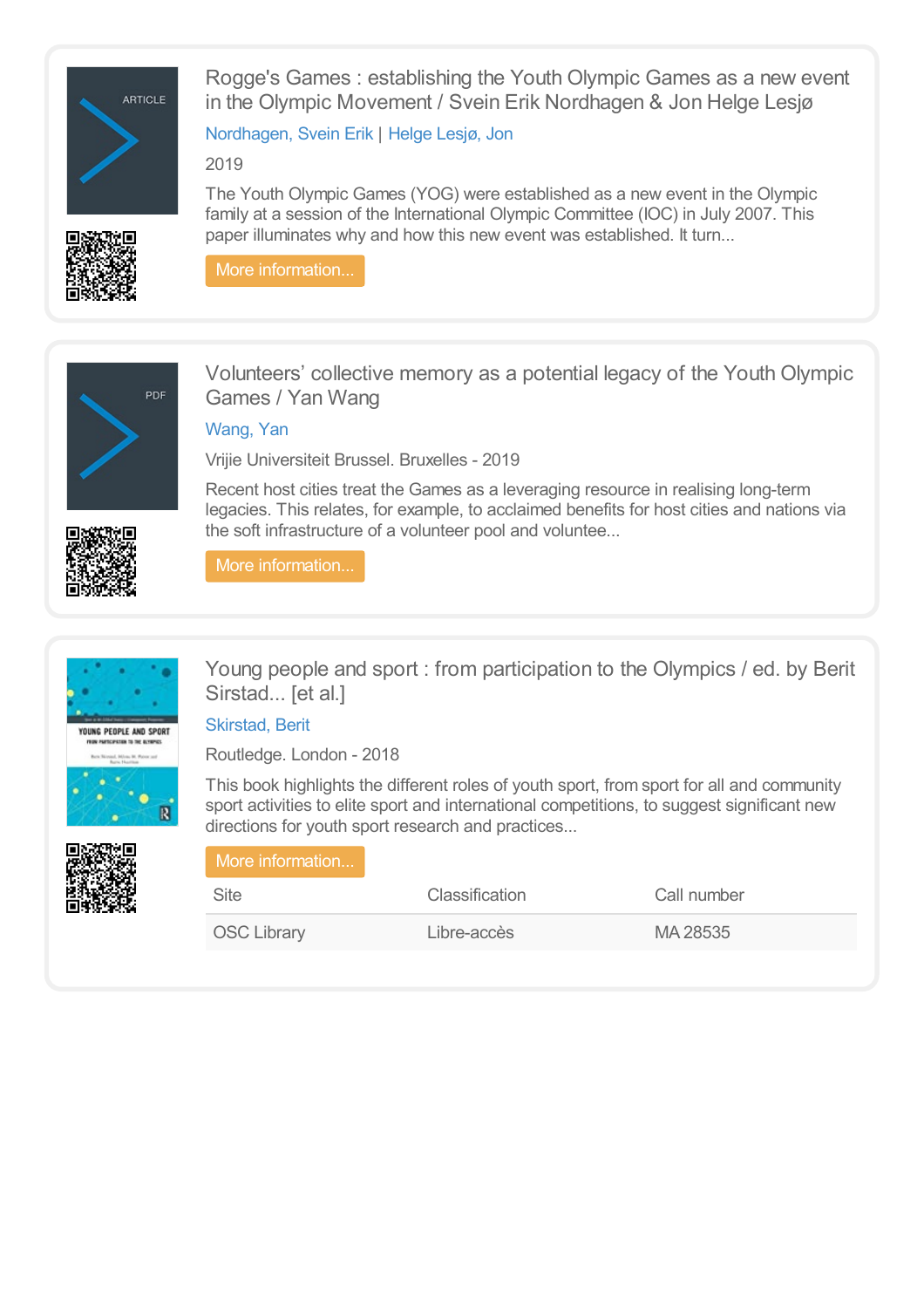

Do the Youth Olympic Games promote Olympism? : Analysing a mission (im)possible from a local youth perspective / Martin Schnitzer

### [Schnitzer,](https://library.olympics.com/Default/search.aspx?SC=DEFAULT&QUERY=Authority_id_idx%253a37647&QUERY_LABEL=Schnitzer%252c+Martin) Martin

### 2018



This articles assesses if and how the youth in the communities of the YOG host cities have been influenced concerning their perception of the Olympic values and the Olympic movement. Special attention of the study is paid to the a...

More [information...](https://library.olympics.com/Default/doc/SYRACUSE/173886/do-the-youth-olympic-games-promote-olympism-analysing-a-mission-im-possible-from-a-local-youth-persp)



A network approach to the use of social media in the Youth Olympic Games and the Olympic Games / Juha Yoon

[Yoon,](https://library.olympics.com/Default/search.aspx?SC=DEFAULT&QUERY=Authority_id_idx%253a173859&QUERY_LABEL=Yoon%252c+Juha) Juha

ProQuest / UMI. Ann Arbor - 2017

Online social networks (OSNs) have had a considerable impact on the way people interact with one another. In the sport industry, these platforms have had a marked effect on the interactions that exist between and among stakeholder...

| More information   |                       |             |
|--------------------|-----------------------|-------------|
| <b>Site</b>        | <b>Classification</b> | Call number |
| <b>OSC Library</b> | Libre-accès           | MA 28597    |



The Youth Olympic Games as an opportunity for sports entrepreneurship / Roald Undlien

[Undlien,](https://library.olympics.com/Default/search.aspx?SC=DEFAULT&QUERY=Authority_id_idx%253a171522&QUERY_LABEL=Undlien%252c+Roald) Roald

2017



The aim of this article is to examine the possibilities that social entrepreneurs have for using a major sports event as an arena for their work. A case study using five different project leaders of social entrepreneurial projects...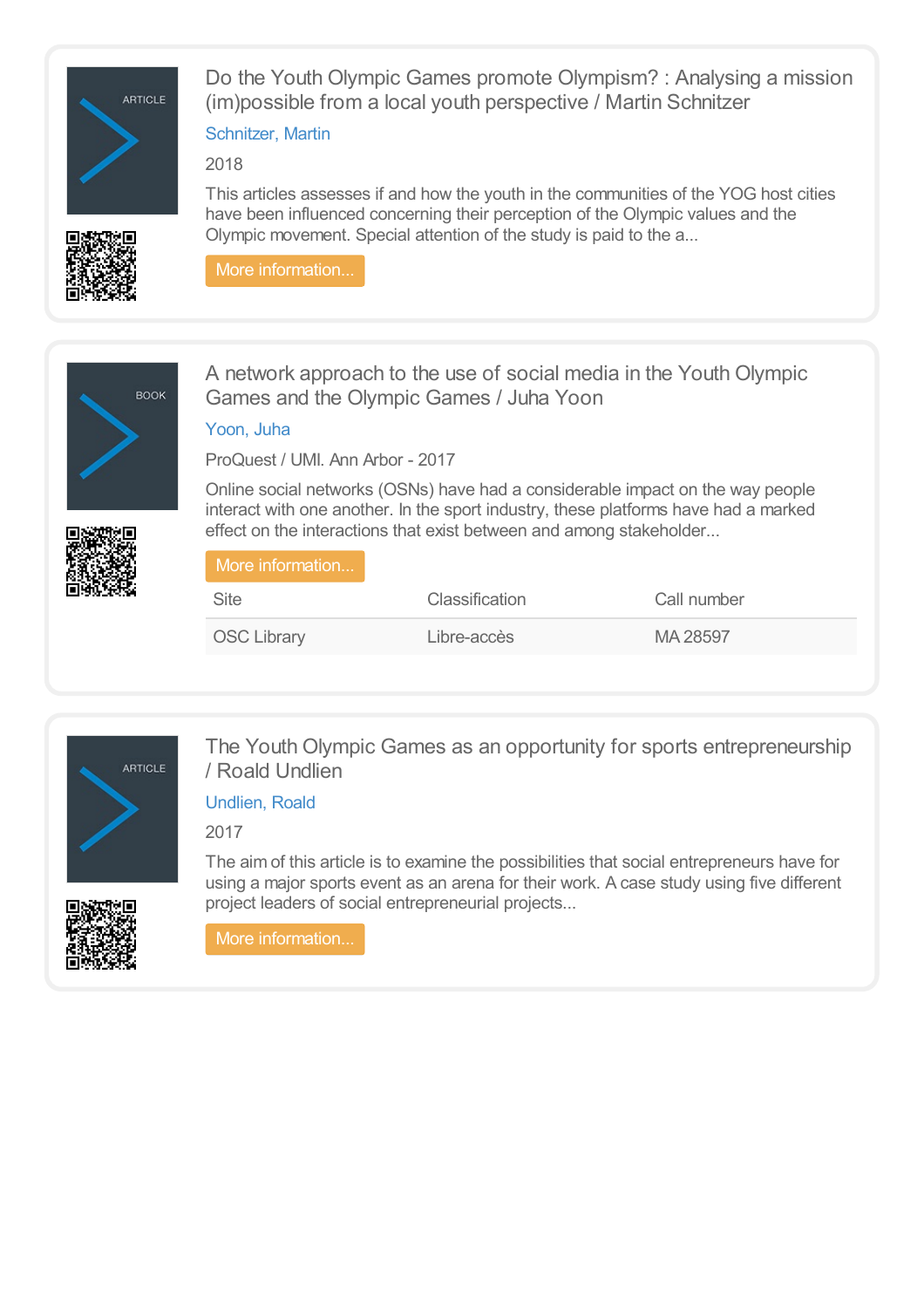

Do the Youth Olympic Games have the potential to shift perceptions of Olympism ? : Evidence from young people's views on Olympic values / Nathalie Prüschenk, Markus Kurscheidt

[Prüschenk,](https://library.olympics.com/Default/search.aspx?SC=DEFAULT&QUERY=Authority_id_idx:171535&QUERY_LABEL=Pr%25C3%25BCschenk%252c+Nathalie) Nathalie | [Kirscheidt,](https://library.olympics.com/Default/search.aspx?SC=DEFAULT&QUERY=Authority_id_idx%253a171536&QUERY_LABEL=Kirscheidt%252c+Markus) Markus

2017

Spectator perceptions of Olympism are discussed in the literature as being dependent on the observed and experienced socio-political environment. For some time, however, the public debate on Olympic gigantism and related issues ha...

More [information...](https://library.olympics.com/Default/doc/SYRACUSE/171534/do-the-youth-olympic-games-have-the-potential-to-shift-perceptions-of-olympism-evidence-from-young-p)





The evolution of Twitter communication by Youth Olympic Games organising committees / Michael L. Naraine, Milena M. Parent

[Naraine,](https://library.olympics.com/Default/search.aspx?SC=DEFAULT&QUERY=Authority_id_idx%253a166434&QUERY_LABEL=Naraine%252c+Michael+L.) Michael L. | [Parent,](https://library.olympics.com/Default/search.aspx?SC=DEFAULT&QUERY=Authority_id_idx%253a78179&QUERY_LABEL=Parent%252c+Milena+M) Milena M

2017

The purpose of this paper was to examine Youth Olympic Games organizing committees Twitter communications to determine: (1) what communication is being presented to stakeholders by using this social media platform; and (2) whether...

More [information...](https://library.olympics.com/Default/doc/SYRACUSE/172228/the-evolution-of-twitter-communication-by-youth-olympic-games-organising-committees-michael-l-narain)



Legitimation processes of sport organizations : the case of Norwegian youth sport policy and the 2016 Lillehammer Winter Youth Olympic Games / Anna-Maria Strittmatter

[Strittmatter,](https://library.olympics.com/Default/search.aspx?SC=DEFAULT&QUERY=Authority_id_idx%253a171518&QUERY_LABEL=Strittmatter%252c+Anna-Maria) Anna-Maria

Norwegian School of Sport Sciences. Oslo - 2017

The Norwegian Olympic Committee and Confederation of Sport's main argument for hosting the 2016 Lillehammer Youth Olympic Games was the alleged positive demonstration effect, the promise that the event would increase the active en...

More [information...](https://library.olympics.com/Default/doc/SYRACUSE/175793/legitimation-processes-of-sport-organizations-the-case-of-norwegian-youth-sport-policy-and-the-2016-)



2016 Winter Youth Olympic Games : planning for a volunteer legacy / Trond Svela Sand, Anna-Maria Strittmatter, Dag Vidar Hanstad

Sand, [Trond](https://library.olympics.com/Default/search.aspx?SC=DEFAULT&QUERY=Authority_id_idx%253a171517&QUERY_LABEL=Sand%252c+Trond+Svela) Svela | [Strittmatter,](https://library.olympics.com/Default/search.aspx?SC=DEFAULT&QUERY=Authority_id_idx%253a171518&QUERY_LABEL=Strittmatter%252c+Anna-Maria) Anna-Maria | [Hanstad,](https://library.olympics.com/Default/search.aspx?SC=DEFAULT&QUERY=Authority_id_idx%253a156238&QUERY_LABEL=Hanstad%252c+Dag+Vidar) Dag Vidar

2017

This article aims to investigate the relation between the legacy planning process and the willingness of event volunteers to continue volunteering. Legacy has become an essential part of bids to host major sports events and the 20...

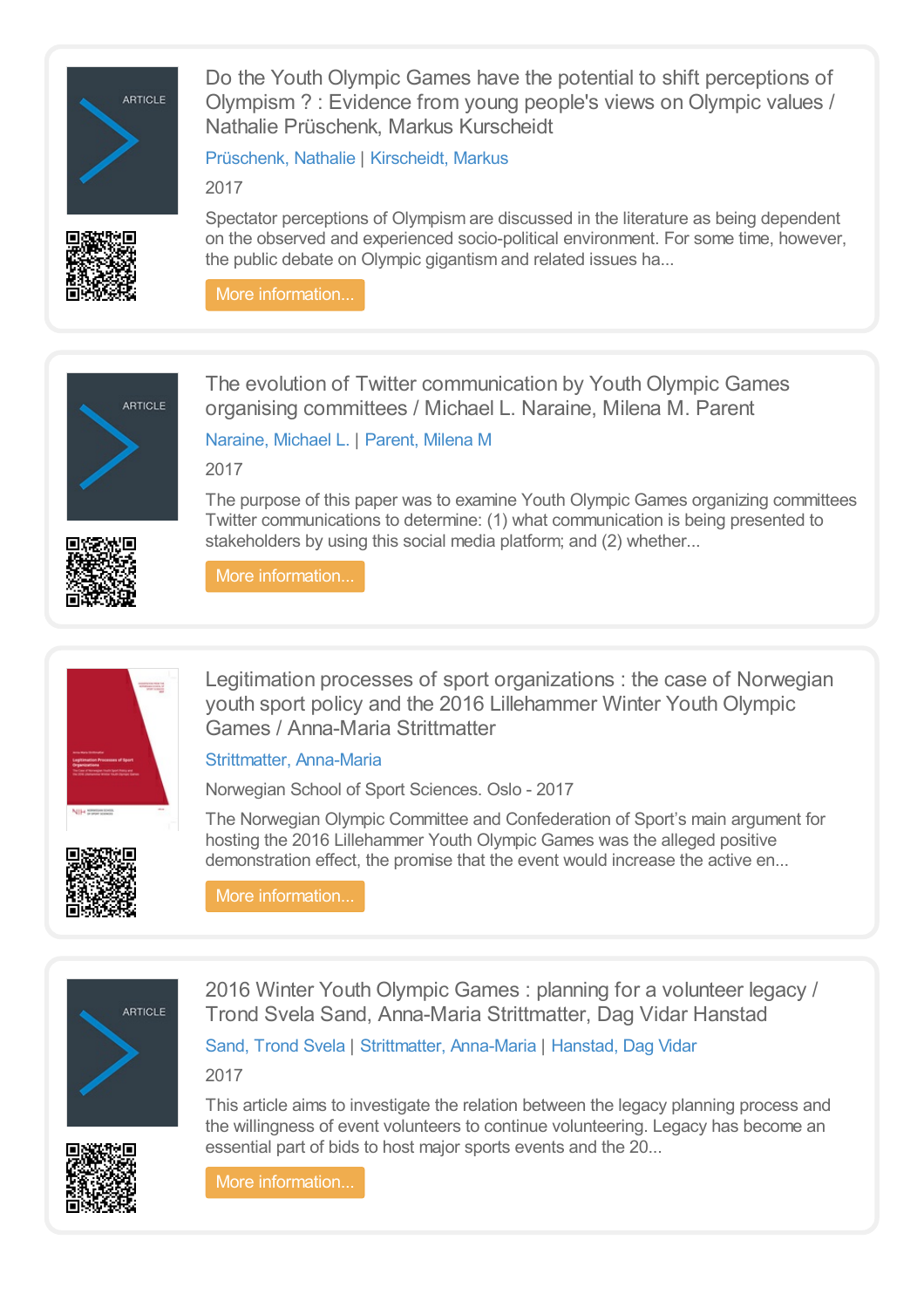

Governance and knowledge management and transfer : the case of the Lillehammer 2016 Winter Youth Olympic Games / Milena M. Parent, Elsa Kristiansen, Barrie Houlihan

[Parent,](https://library.olympics.com/Default/search.aspx?SC=DEFAULT&QUERY=Authority_id_idx%253a78179&QUERY_LABEL=Parent%252c+Milena+M) Milena M | [Kristiansen,](https://library.olympics.com/Default/search.aspx?SC=DEFAULT&QUERY=Authority_id_idx%253a165172&QUERY_LABEL=Kristiansen%252c+Elsa) Elsa | [Houlihan,](https://library.olympics.com/Default/search.aspx?SC=DEFAULT&QUERY=Authority_id_idx%253a29485&QUERY_LABEL=Houlihan%252c+Barrie) Barrie

2017

This paper examines the relationship between knowledge management/transfer processes and (good) governance practices in sports events. The research was undertaken at the Lillehammer 2016 Winter Youth Olympic Games, with data colle...

More [information...](https://library.olympics.com/Default/doc/SYRACUSE/171524/governance-and-knowledge-management-and-transfer-the-case-of-the-lillehammer-2016-winter-youth-olymp)





Patterns of influence : relationship with the IOC as seen by the organisers of the Youth Olympic Winter Games 2016 / Jon Helge Lesjø, Anna-Maria Strittmatter, Dag Vidar Hanstad

Helge [Lesjø,](https://library.olympics.com/Default/search.aspx?SC=DEFAULT&QUERY=Authority_id_idx:21425&QUERY_LABEL=Helge+Lesj%25C3%25B8%252c+Jon) Jon | [Strittmatter,](https://library.olympics.com/Default/search.aspx?SC=DEFAULT&QUERY=Authority_id_idx%253a171518&QUERY_LABEL=Strittmatter%252c+Anna-Maria) Anna-Maria | [Hanstad,](https://library.olympics.com/Default/search.aspx?SC=DEFAULT&QUERY=Authority_id_idx%253a156238&QUERY_LABEL=Hanstad%252c+Dag+Vidar) Dag Vidar 2017

The Youth Olympic Games (YOG) resembles the Olympic Games in many ways but have also their own identity and characteristics. In this article, we analyse patterns of influence between the International Olympic Committee (IOC) and l...

More [information...](https://library.olympics.com/Default/doc/SYRACUSE/171533/patterns-of-influence-relationship-with-the-ioc-as-seen-by-the-organisers-of-the-youth-olympic-winte)



Youth perceptions of the Olympic Games : attitudes towards action sports at the YOG and Olympic Games / Belinda Wheaton

[Wheaton,](https://library.olympics.com/Default/search.aspx?SC=DEFAULT&QUERY=Authority_id_idx%253a48068&QUERY_LABEL=Wheaton%252c+Belinda) Belinda | [Thorpe,](https://library.olympics.com/Default/search.aspx?SC=DEFAULT&QUERY=Authority_id_idx%253a26565&QUERY_LABEL=Thorpe%252c+Holly) Holly

University of Waikato. New Zealand - 2016

The IOC faces a significant challenge, that is, how to stay relevant to contemporary youth amid changing sport participation and consumption patterns and growing competition from mega-events such as the XGames. This project criti...



More [information...](https://library.olympics.com/Default/doc/SYRACUSE/165853/youth-perceptions-of-the-olympic-games-attitudes-towards-action-sports-at-the-yog-and-olympic-games-)



Report on the young athletes' feedback regarding the Lillehammer 2016 Winter Youth Olympic Games / Milena M. Parent, Eric MacIntosh, Elsa Kristiansen, Michael L. Naraine

[Parent,](https://library.olympics.com/Default/search.aspx?SC=DEFAULT&QUERY=Authority_id_idx%253a78179&QUERY_LABEL=Parent%252c+Milena+M) Milena M | [MacIntosh,](https://library.olympics.com/Default/search.aspx?SC=DEFAULT&QUERY=Authority_id_idx%253a166433&QUERY_LABEL=MacIntosh%252c+Eric) Eric | [Kristiansen,](https://library.olympics.com/Default/search.aspx?SC=DEFAULT&QUERY=Authority_id_idx%253a165172&QUERY_LABEL=Kristiansen%252c+Elsa) Elsa | [Naraine,](https://library.olympics.com/Default/search.aspx?SC=DEFAULT&QUERY=Authority_id_idx%253a166434&QUERY_LABEL=Naraine%252c+Michael+L.) Michael L.

[s.n.]. [S.l.] - 2016

The purpose of this report was to examine in greater depth the perceptions of Lillehammer 2016 Winter Youth Olympic Games (YOG) young athletes during and post-Games. Data from Games-time interviews with 36 young athletes (15 femal...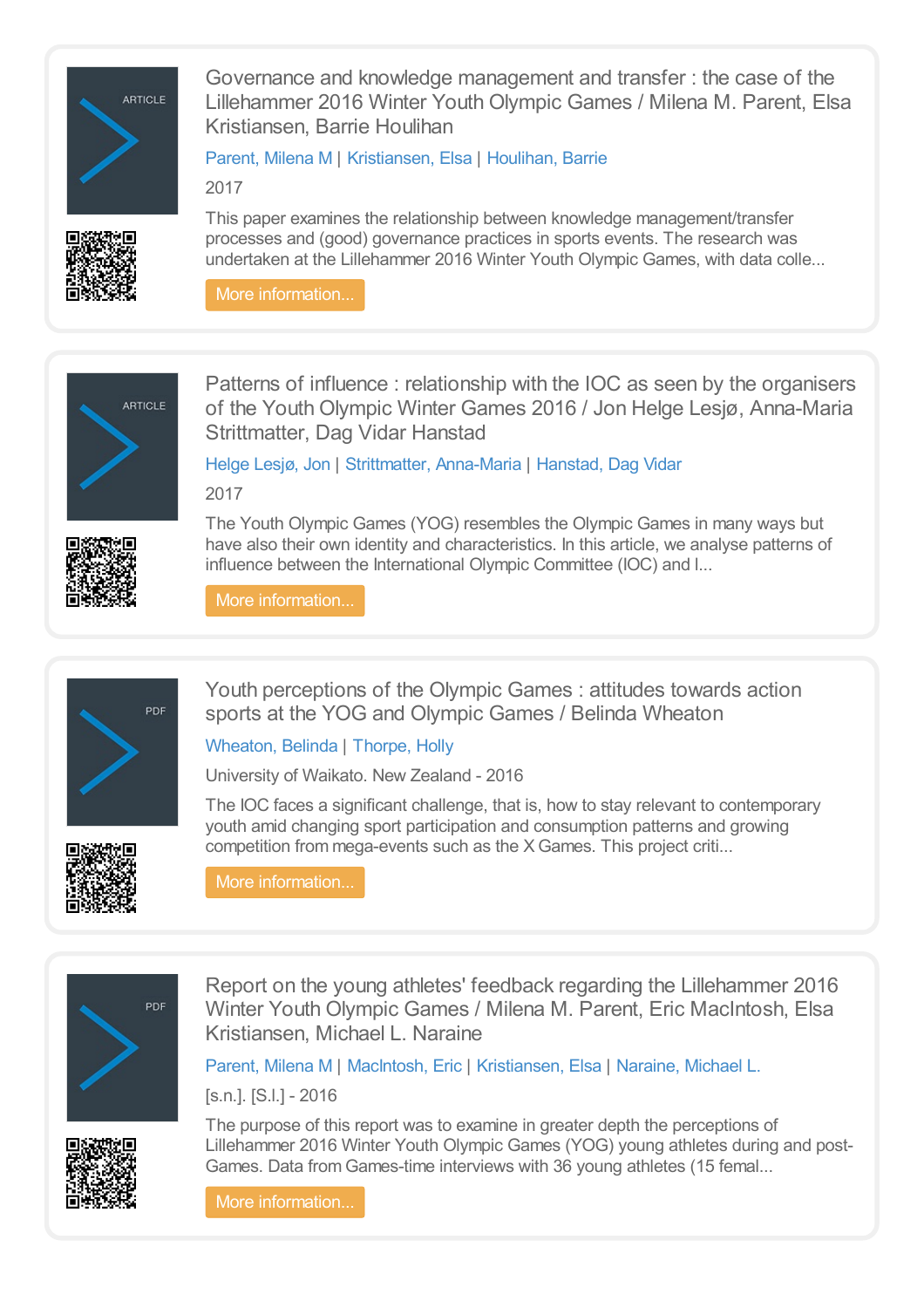

The intangible legacies of the Singapore 2010 Summer Youth Olympic Games as perceived by young Singaporeans / Mary Ang Ser Hui, Nick Aplin, Ng Xuan Ming

Ang Ser Hui, [Mary](https://library.olympics.com/Default/search.aspx?SC=DEFAULT&QUERY=Authority_id_idx%253a166131&QUERY_LABEL=Ang+Ser+Hui%252c+Mary) | [Aplin,](https://library.olympics.com/Default/search.aspx?SC=DEFAULT&QUERY=Authority_id_idx%253a43754&QUERY_LABEL=Aplin%252c+Nick) Nick | Ng, [Xuan](https://library.olympics.com/Default/search.aspx?SC=DEFAULT&QUERY=Authority_id_idx%253a166270&QUERY_LABEL=Ng%252c+Xuan+Ming) Ming

[s.n.]. [Singapore] - 2016

The Youth Olympic Games (YOG) are the newest addition to the Olympic Movement and its first edition was staged in Singapore in 2010. One of the objectives of creating the YOG is to inspire young people around the world to particip...

More [information...](https://library.olympics.com/Default/doc/SYRACUSE/166132/the-intangible-legacies-of-the-singapore-2010-summer-youth-olympic-games-as-perceived-by-young-singa)



The legacies of the Innsbruck 2012 Winter Youth Olympic Games as perceived by the local youth / Martin Schnitzer

# [Schnitzer,](https://library.olympics.com/Default/search.aspx?SC=DEFAULT&QUERY=Authority_id_idx%253a37647&QUERY_LABEL=Schnitzer%252c+Martin) Martin

University of Innsbruck. Innsbruck - 2015

One of the IOC's objectives in introducing the YOG was to reach youth communities throughout the world to promote the Olympic Values. An empirical study (n=1,336) conducted three years after the Innsbruck 2012 YOG analysed the (in...

More [information...](https://library.olympics.com/Default/doc/SYRACUSE/68068/the-legacies-of-the-innsbruck-2012-winter-youth-olympic-games-as-perceived-by-the-local-youth-martin)



The Youth Olympic Games / ed. by Dag Vidar Hanstad... [et al.] [Hanstad,](https://library.olympics.com/Default/search.aspx?SC=DEFAULT&QUERY=Authority_id_idx%253a156238&QUERY_LABEL=Hanstad%252c+Dag+Vidar) Dag Vidar

Routledge. London - 2014

The first summer Youth Olympic Games (YOG) were held in Singapore in 2010 and the first winter Youth Olympic Games in Innsbruck in 2012. The IOC hopes that the YOG

will encourage young people to be more active and that they will b...

| More information   |                       |             |
|--------------------|-----------------------|-------------|
| Site               | <b>Classification</b> | Call number |
| <b>OSC Library</b> | Libre-accès           | MA 26631    |